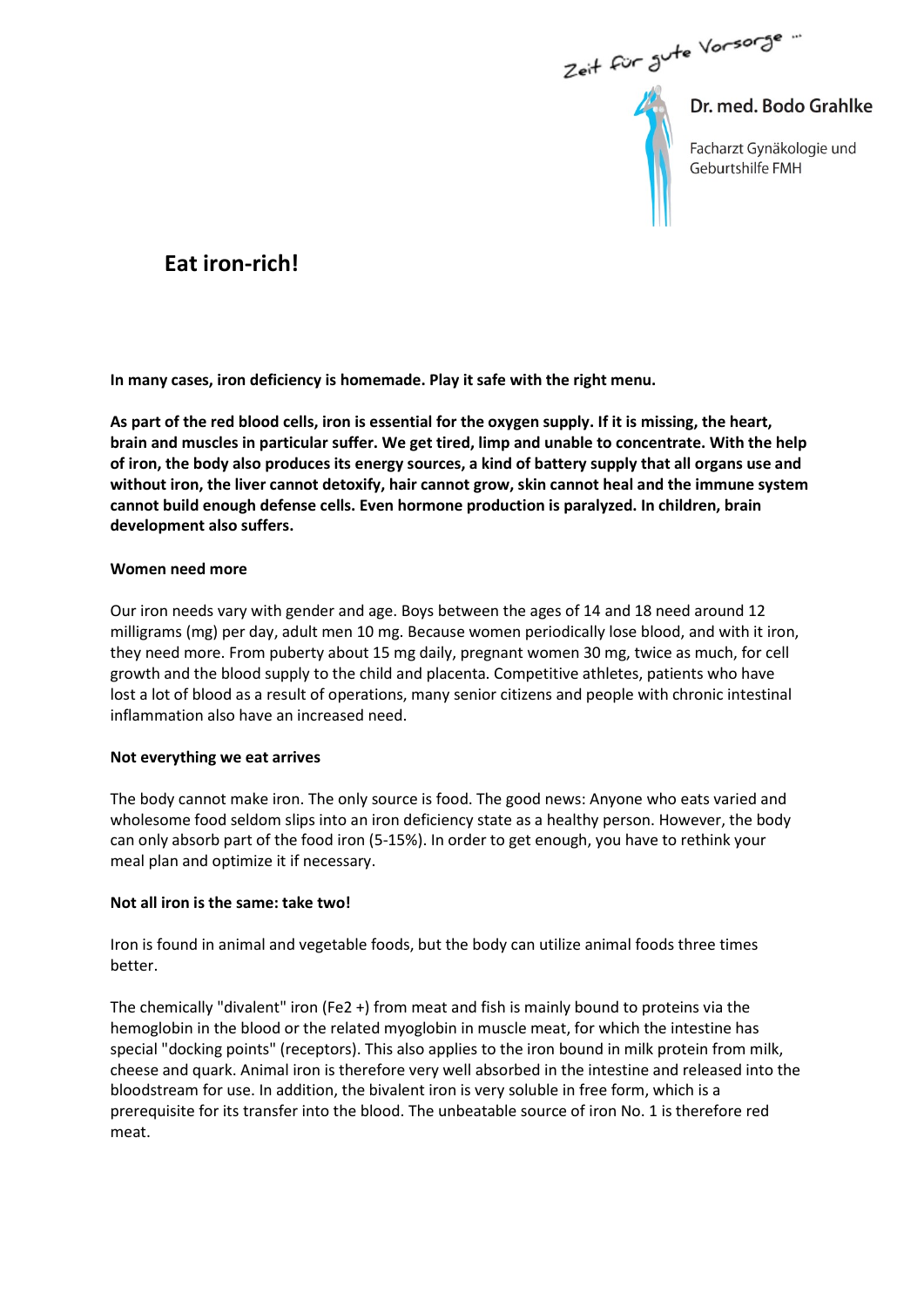The vegetable "trivalent" iron (Fe3 +) is partly firmly bound to the vegetable carbohydrates and is extremely difficult to dissolve in the intestine. There are no special binding sites for this form of iron. The transporters in the intestinal wall only work with Fe2 +. It is true that enzymes convert Fe3 + into Fe2 + on site. To do this, the iron has to be dissolved, which is difficult. Those who follow a purely plant-based diet therefore need much larger amounts of iron sources to meet their daily needs.

## Well combined increases the yield

The actual yield depends not only on the iron source, but also on the composition of the menu. Vitamin C, for example, increases iron absorption in the intestine many times over. Drink a glass of orange juice with your iron-rich meal.

Other substances, on the other hand, inhibit iron absorption and should be consumed at different times. The tannin contained in coffee or black tea binds iron in the digestive tract. It is excreted with instead of entering the bloodstream. Therefore, it is better to drink coffee or cappuccino, black or green tea between meals. Polyphenols (green tea, grape juice), oxalates (spinach, rhubarb, chard), phosphates (Coca Cola), calcium (dairy products) and phytates (whole grains, legumes) also have an unfavorable effect.



Sourdough bacteria break down phytates in whole grains, which is why the intestines can absorb more iron from whole-grain sourdough bread. A fresh sourdough bread with herb quark and a glass of orange juice is therefore a delicious and iron-rich meal.

Also, inform your doctor about everything you take (even without a prescription). Some medications and supplements inhibit iron absorption.

# The myth of spinach and liver

Spinach has been praised as a power food for generations of children. In fact, the content in legumes (beans, peas, lentils, peanuts) is significantly higher. And liver? Although it contains higher amounts of iron than red meat, the iron is present in its storage form in trivalent form. If it is released from the food pulp in the intestine, it precipitates as poorly soluble iron and can hardly be absorbed by the intestinal cells. In addition, liver loads the body with many toxins with frequent consumption.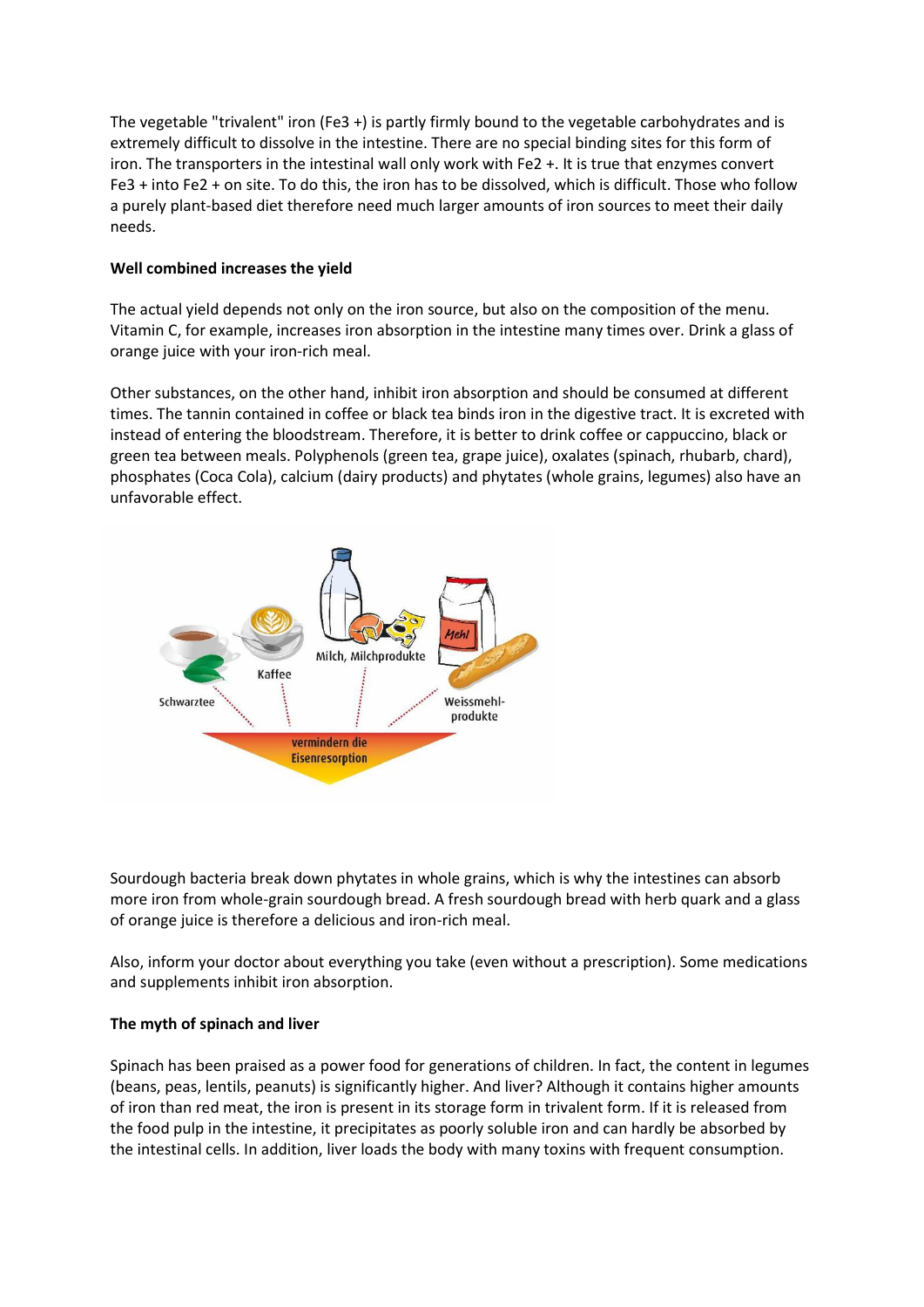#### Iron sources

| Beef, leg<br>2,6<br>Pork, shoulder<br>1,8<br>Amaranth<br>9,0<br>Millet, grain<br>6,9<br>Oatmeal, whole grain<br>4,5<br>Whole wheat pasta (raw)<br>3,8<br>3,2<br>Brown rice, grain<br>Whole wheat bread<br>2,0<br>4,1<br>Black salsify (cooked)<br>2,9<br>2,7<br>Lamb's lettuce<br>2,0<br>1,9<br>1,5<br>1,0<br>Raspberries<br>1,0<br>Elder<br>1,6<br>Beans, white<br>6,1<br>Lentils (dried)<br>8,0<br>Chickpeas (dried)<br>6,1<br>5,4<br>12,5<br>Pumpkin seeds<br>Sesame seeds<br>10,0<br>Pistachios<br>7,3<br>Sunflower seeds<br>6,3<br>41,4<br>Oysters, mussels<br>5,8<br>Sardines<br>2,5 | Food          | iron (mg/100 g) |
|--------------------------------------------------------------------------------------------------------------------------------------------------------------------------------------------------------------------------------------------------------------------------------------------------------------------------------------------------------------------------------------------------------------------------------------------------------------------------------------------------------------------------------------------------------------------------------------------|---------------|-----------------|
|                                                                                                                                                                                                                                                                                                                                                                                                                                                                                                                                                                                            |               |                 |
|                                                                                                                                                                                                                                                                                                                                                                                                                                                                                                                                                                                            |               |                 |
|                                                                                                                                                                                                                                                                                                                                                                                                                                                                                                                                                                                            |               |                 |
|                                                                                                                                                                                                                                                                                                                                                                                                                                                                                                                                                                                            |               |                 |
|                                                                                                                                                                                                                                                                                                                                                                                                                                                                                                                                                                                            |               |                 |
|                                                                                                                                                                                                                                                                                                                                                                                                                                                                                                                                                                                            |               |                 |
|                                                                                                                                                                                                                                                                                                                                                                                                                                                                                                                                                                                            |               |                 |
|                                                                                                                                                                                                                                                                                                                                                                                                                                                                                                                                                                                            |               |                 |
|                                                                                                                                                                                                                                                                                                                                                                                                                                                                                                                                                                                            | Spinach (raw) |                 |
|                                                                                                                                                                                                                                                                                                                                                                                                                                                                                                                                                                                            |               |                 |
|                                                                                                                                                                                                                                                                                                                                                                                                                                                                                                                                                                                            | Fennel (raw)  |                 |
|                                                                                                                                                                                                                                                                                                                                                                                                                                                                                                                                                                                            |               |                 |
|                                                                                                                                                                                                                                                                                                                                                                                                                                                                                                                                                                                            | Spring onion  |                 |
|                                                                                                                                                                                                                                                                                                                                                                                                                                                                                                                                                                                            | Arugula       |                 |
|                                                                                                                                                                                                                                                                                                                                                                                                                                                                                                                                                                                            | Strawberries  |                 |
|                                                                                                                                                                                                                                                                                                                                                                                                                                                                                                                                                                                            |               |                 |
|                                                                                                                                                                                                                                                                                                                                                                                                                                                                                                                                                                                            |               |                 |
|                                                                                                                                                                                                                                                                                                                                                                                                                                                                                                                                                                                            |               |                 |
|                                                                                                                                                                                                                                                                                                                                                                                                                                                                                                                                                                                            |               |                 |
|                                                                                                                                                                                                                                                                                                                                                                                                                                                                                                                                                                                            |               |                 |
|                                                                                                                                                                                                                                                                                                                                                                                                                                                                                                                                                                                            | Tofu          |                 |
|                                                                                                                                                                                                                                                                                                                                                                                                                                                                                                                                                                                            |               |                 |
|                                                                                                                                                                                                                                                                                                                                                                                                                                                                                                                                                                                            |               |                 |
|                                                                                                                                                                                                                                                                                                                                                                                                                                                                                                                                                                                            |               |                 |
|                                                                                                                                                                                                                                                                                                                                                                                                                                                                                                                                                                                            |               |                 |
|                                                                                                                                                                                                                                                                                                                                                                                                                                                                                                                                                                                            | Turmeric      |                 |
|                                                                                                                                                                                                                                                                                                                                                                                                                                                                                                                                                                                            |               |                 |
|                                                                                                                                                                                                                                                                                                                                                                                                                                                                                                                                                                                            |               |                 |

Source: Keller (DGE 2012); ergänzt

## Muesli, meat, salad and stews

The German Nutrition Society recommends 300-600g meat per week and fish once a week. Muesli with a glass of orange juice would be a great way to start the day. Unpeeled cereals (rice, millet, oat flakes, wheat bran), legumes (lentils, beans, peas, peanuts) as well as fresh herbs (e.g. cardamom, parsley, mint) and spices (e.g. cinnamon) also provide a lot of iron. Apricots, nuts, pistachios, sesame seeds, and flax seeds are also good sources of iron. The ingredients can be used to conjure up delicious salads, breads, stews and desserts.